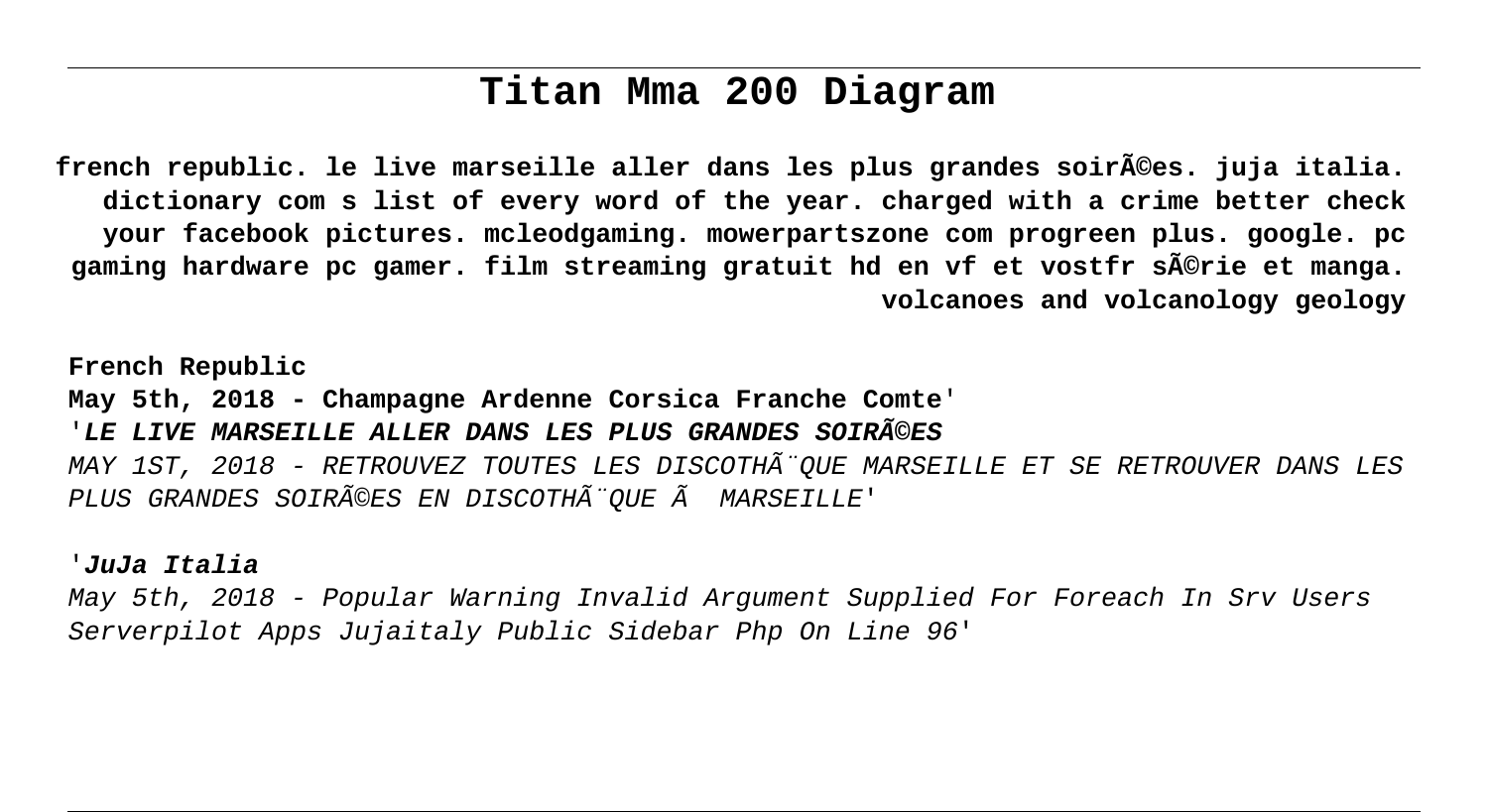#### '**Dictionary com s List of Every Word of the Year**

November 28th, 2017 - A list of every Word of the Year selection released by Dictionary com Dictionary com s first Word of the Year was chosen in 2010' '**Charged With a Crime Better Check Your Facebook Pictures July 22nd, 2008 - Earlier this year the realms of law and new media collided when Lori Drew was hit with federal charges for creating a fake MySpace page and harassing a neighboring teenager who then committed suicide In another case of courtrooms v technology prosecutors are reportedly searching Facebook and**''**McLeodGaming** May 6th, 2018 - Home Of Super Smash Flash 2 Home Of SSF2 Yeah Jam Fury Impossible Pong More<sup>'</sup> Mowerprartszone com Progreen Plus

MAY 6TH, 2018 - PROGREEN PLUS JUST ANNOUNCED THE SEASON OPENING OF THEIR RETAIL STORE AT 7128 OAK RIDGE HIGHWAY IN KNOXVILLE TN

PROGREEN PLUS HAS A FULL LINE OF PARTS INCLUDING CARBURETORS TIRES BATTERIES BELTS BLADES STARTERS TRIMMER STRING PTO CLUTCHES

 $A \in I$